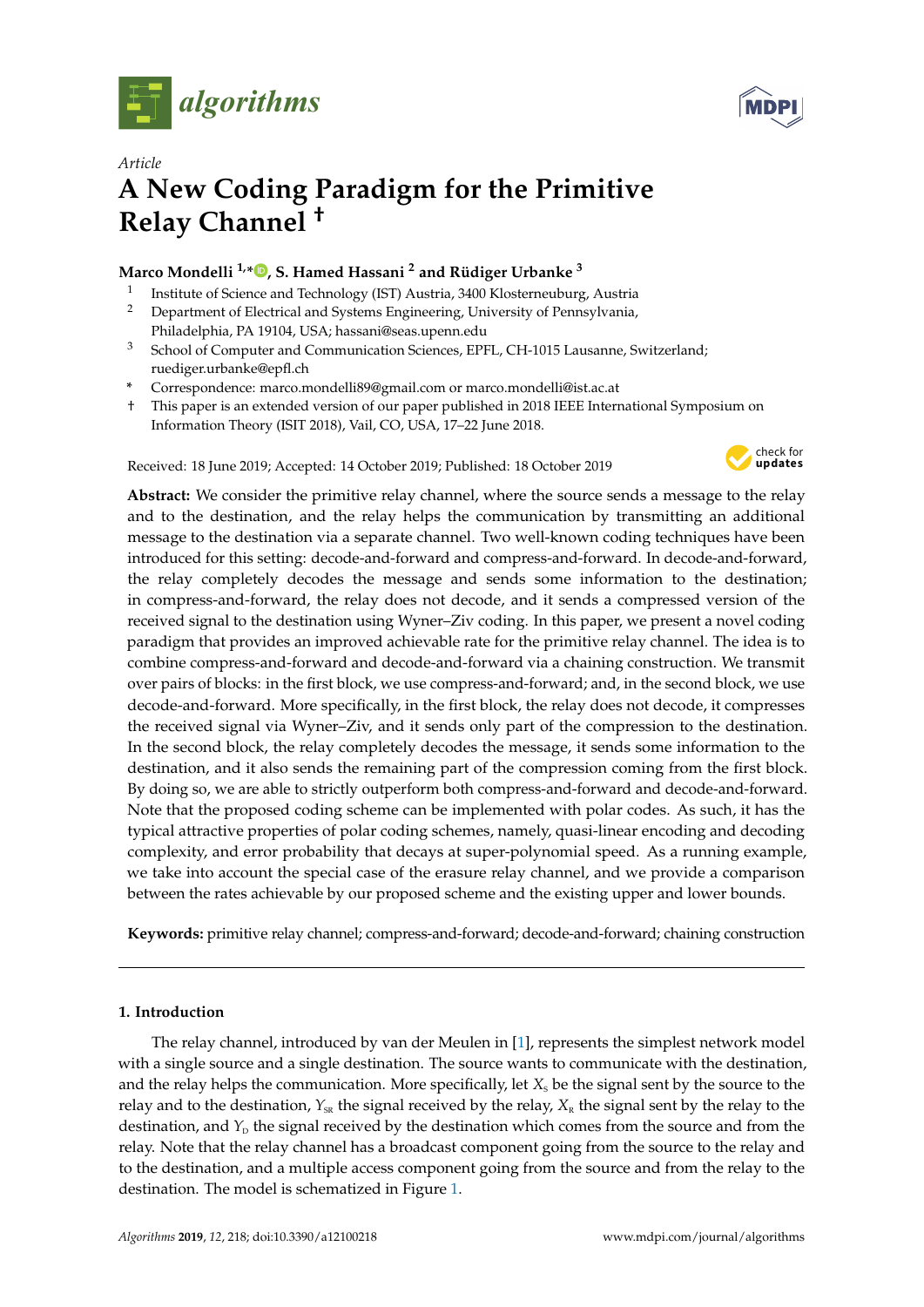Cover and El Gamal provided a general upper bound (the cut-set bound) and two lower bounds (decode-and-forward and compress-and-forward) in [\[2\]](#page-12-1). Since that seminal work, several lower bounds have been derived, i.e., amplify-and-forward, compute-and-forward, noisy network coding, quantize-map-and-forward, hybrid coding, see [\[3–](#page-12-2)[7\]](#page-12-3). The cut-set bound is tight in most of the settings where capacity is known  $[2,8-10]$  $[2,8-10]$  $[2,8-10]$ . However, the cut-set bound was shown not be tight in some special cases [\[11](#page-12-6)[,12\]](#page-12-7), and novel upper bounds tighter than cut-set were recently presented in [\[13–](#page-12-8)[16\]](#page-13-0). For a review on the relay channel, see also ([\[17\]](#page-13-1) Chapter 16) and ([\[18\]](#page-13-2) Chapter 9).

<span id="page-1-0"></span>

Figure 1. General relay channel. **Figure 1.** General relay channel.

Furthermore, for the case of the relay channel with orthogonal receiver components, a polar coding the relay channel. In particular, for the case of the degraded relay channel where  $X_s \to (X_s, Y_{ss}) \to Y_0$ Polar codes, introduced by Arıkan in [\[19\]](#page-13-3), have been employed to devise practical schemes for techniques for decode-and-forward and compress-and-forward are described in [\[24\]](#page-13-7). We will adopt employ low-density parity-check (LDPC) codes are considered in [\[25\]](#page-13-8). forms a Markov chain, polar coding techniques for decode-and-forward are presented in [\[20–](#page-13-4)[23\]](#page-13-5). scheme for compress-and-forward is proposed in [\[22\]](#page-13-6). For general relay channels, polar coding these schemes as primitives in our approach. Soft decode-and-forward relaying strategies which

In this work, we consider the relay channel with orthogonal receiver components, which is also known as the primitive relay channel. The difference with respect to the general relay channel consists in the fact that the destination receives two separate signals:  $Y_{SD}$  from the source and  $Y_{RD}$  from the relay. Basically, the multiple access component going from the source and from the relay to the destination is substituted by two parallel channels. Furthermore, we assume that the relay can listen and transmit simultaneously, namely, it is full-duplex. The model is schematized in Figure 2. Note that the relay communicates with the destination via a direct link. Thus, the relay can communicate reliably to the destination at a rate arbitrarily close to capacity by using a capacity achieving code (e.g., a random code or a polar code). Consequently, we can just assume that the relay and the destination are connected via a noiseless link of given capacity. Even in this simplified setting, the capacity of the primitive relay channel is unknown in general. A review on coding scheme for the primitive relay channel is  $\alpha$  contained in [\[26\]](#page-13-9).

<span id="page-1-1"></span>

Figure 2. Primitive relay channel: relay channel with orthogonal receiver components.

<sup>54</sup> The main contribution of this paper is a novel coding scheme that combines compress-and-forward with <sup>55</sup> decode-and-forward and improves upon both of them. The idea is to consider pairs of blocks and use a chaining with decode-and-forward and improves upon both of them. The idea is to consider pairs of blocks and use a chaining construction: in the first block, we perform a variation of compress-and-forward where the relay sends only a part of the compressed signal to the destination; in the second block, we perform decode-and-forward and the relay sends to the destination the new information bits together with the remaining part of the compressed signal coming from the previous block. The idea of chaining The main contribution of this paper is a novel coding scheme that combines compress-and-forward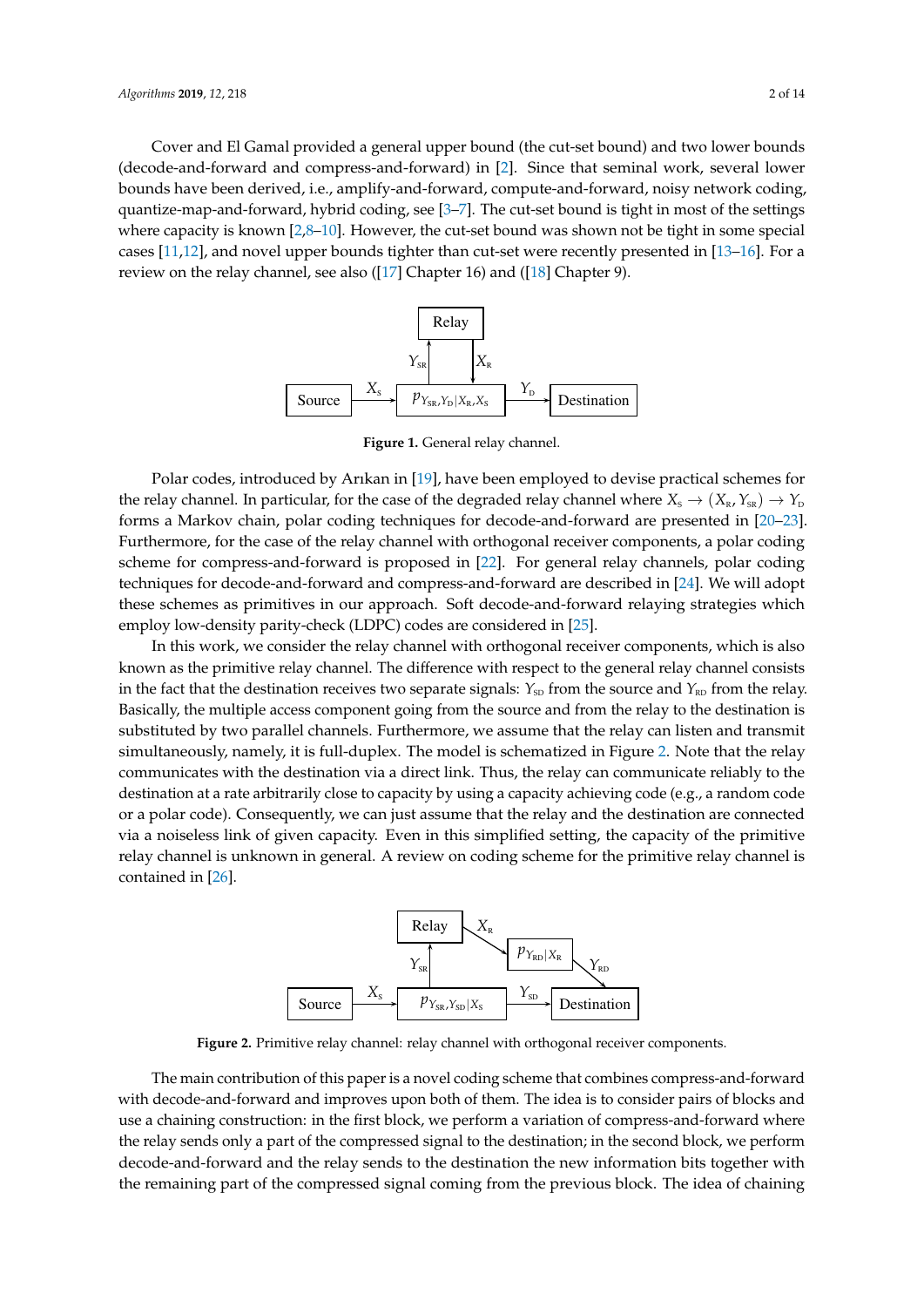was first presented in [\[27\]](#page-13-10) to design universal codes and in [\[28\]](#page-13-11) to guarantee strong security for the degraded wiretap channel. Since then, it has been employed in numerous other settings, such as the broadcast channel [\[29,](#page-13-12)[30\]](#page-13-13), the asymmetric channel [\[31,](#page-13-14)[32\]](#page-13-15), and the wiretap channel [\[33\]](#page-13-16). We highlight that our proposed coding paradigm is implementable with codes used for compress-and-forward and decode-and-forward. Thus, polar codes are an appealing choice [\[24\]](#page-13-7): they have an encoding and decoding complexity of Θ(*n* log *n*) and a block error probability scaling roughly as 2<sup>-√*n*</sup>, where *n* is the block length.

The rest of the paper is organized as follows. In Section [2,](#page-2-0) we provide a review of existing upper bounds (cut-set and its improvements) and lower bounds (direct transmission, decode-and-forward, partial decode-and-forward, compress-and-forward, and partial decode-compress-and-forward). These bounds are also evaluated for the special case of the erasure relay channel, which serves as a running example throughout the paper. In Section [3,](#page-7-0) we state and prove our new lower bound. In Section [4,](#page-10-0) we present some numerical results for the erasure relay channel: we compare the rates achieved by our proposed coding scheme with existing upper and lower bounds. Some concluding remarks are provided in Section [5.](#page-11-0) This work is an extended version of [\[34\]](#page-13-17).

#### <span id="page-2-0"></span>**2. Existing Upper and Lower Bounds**

We assume that all channels are binary memoryless and symmetric (BMS). We denote by  $h_2(x) =$  $-x\log_2 x - (1-x)\log_2(1-x)$  the binary entropy function and by  $\mathcal{X}_s$ ,  $\mathcal{X}_R$ ,  $\mathcal{Y}_{SR}$ , and  $\mathcal{Y}_{SD}$  the alphabets associated with  $X_s$ ,  $X_{R}$ ,  $Y_{SR}$ , and  $Y_{SD}$ , respectively. We define  $a \circ b = a + b(1 - a)$  for any  $a, b \in \mathbb{R}$ .

<span id="page-2-1"></span>Throughout the paper, we will use as a running example the special case of the erasure relay channel. As schematized in Figure [3,](#page-2-1) in the erasure relay channel, the links between source and destination and between source and relay are binary erasure channels (BECs) with erasure probabilities  $\varepsilon_{\text{SD}}$  and  $\varepsilon_{\text{SR}}$ , respectively.



<span id="page-2-4"></span>Figure 3. The erasure relay channel: primitive relay channel in which the link from source to relay is a  $\text{BEC}(\varepsilon_{\text{SR}})$  and the link from source to destination is a  $\text{BEC}(\varepsilon_{\text{SD}})$ .

### <sup>68</sup> decode-and-forward, compress-and-forward, and partial decode-compress-and-forward). These bounds are also *2.1. Cut-Set Upper Bound*

For the caused relay channel, the cut set unnor bound on the echiavable rate  $P$  is given For the *general relay channel*, the cut-set upper bound on the achievable rate *R* is given<br>hy ([17] Theorem 16.1) by ([\[17\]](#page-13-1) Theorem 16.1)

$$
R \leq \max_{p_{X_{\rm S},X_{\rm R}}} \min\{I(X_{\rm S},X_{\rm R};Y_{\rm D}); I(X_{\rm S};Y_{\rm SR},Y_{\rm D}|X_{\rm R})\}.
$$
 (1)

For the case of the *primitive relay channel*, the cut-set bound specializes to ([\[26\]](#page-13-9) Proposition 1)

<span id="page-2-3"></span>
$$
R \leq \max_{p_{X_{\rm S}}} \min\{I(X_{\rm s}; Y_{\rm SD}) + C_{\rm RD}; I(X_{\rm s}; Y_{\rm SR}, Y_{\rm SD})\}.
$$
 (2)

For the special case of the erasure relay channel, the cut-set bound can be rewritten as

<span id="page-2-2"></span>
$$
R \leq \min\{1 - \varepsilon_{\rm SD} + C_{\rm RD} ; 1 - \varepsilon_{\rm SR} \varepsilon_{\rm SD}\}.
$$
 (3)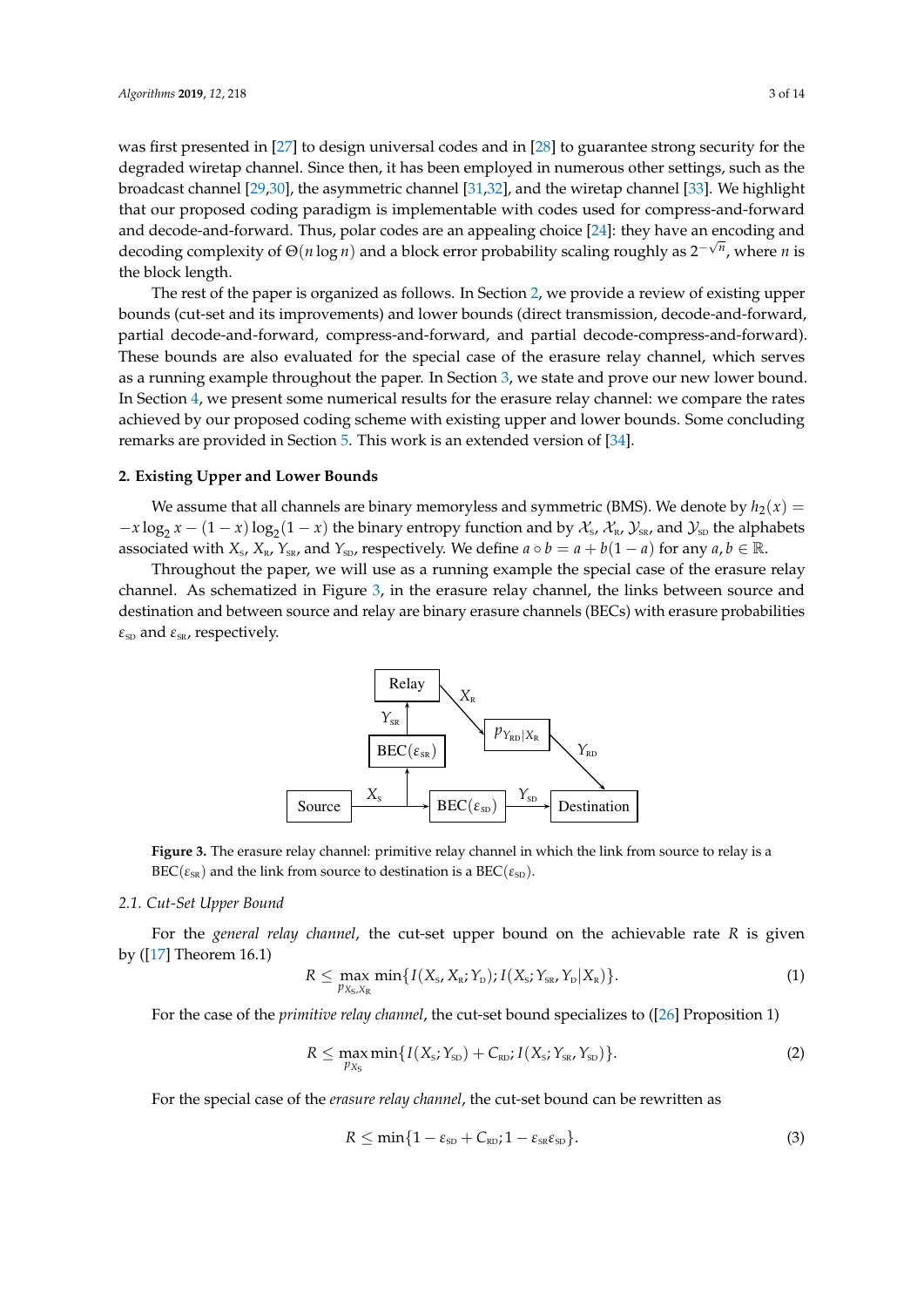#### <span id="page-3-1"></span>*2.2. Improvements on a Cut-Set Upper Bound*

For the case of the *primitive relay channel*, an upper bound demonstrating an explicit gap to the cut-set bound was presented in [\[13\]](#page-12-8). Furthermore, two new upper bounds that are generally tighter than cut-set are proposed in [\[14\]](#page-12-9) for the symmetric primitive relay channel, in which  $Y_{\text{SR}}$  and  $Y_{\text{SD}}$  are conditionally identically distributed given  $X_s$ . The results of [\[14\]](#page-12-9) are extended to the non-symmetric case and to the Gaussian case in [\[15](#page-12-10)[,16\]](#page-13-0), respectively.

Let us now state the result in ([\[15\]](#page-12-10) Theorem 3.1), which provides an extension of the first bound of [\[14\]](#page-12-9). If a rate *R* is achievable, then there exists some  $p_{X_s}(x_s)$  and  $a \ge 0$  such that

$$
\begin{cases}\nR \le I(X_{s}; Y_{SR}, Y_{SD}), \\
R \le I(X_{s}; Y_{SD}) + C_{RD} - a, \\
R \le I(X_{s}; Y_{SD}, \tilde{Y}_{SR}) + h_2 \left(\sqrt{\frac{a \ln 2}{2}}\right) + \sqrt{\frac{a \ln 2}{2}} \log_2(|\mathcal{Y}_{SR}| - 1) - a,\n\end{cases}
$$
\n(4)

for any random variable  $\tilde{Y}_{\text{\tiny SR}}$  with the same conditional distribution as  $Y_{\text{\tiny SR}}$  given  $X_{\text{\tiny S}}$ . The evaluation of the term  $I(X_s; Y_{sD}, \tilde{Y}_{sR})$  that gives the tightest bound is simple in the following special cases:

- 1. *Symmetric* ( $Y_{SR}$  and  $Y_{SD}$  are conditionally identically distributed given  $X_s$ ):  $I(X_s; Y_{SD}, \tilde{Y}_{SR}) =$  $I(X_{\text{s}}; Y_{\text{SD}}).$
- 2. *Degraded* ( $Y_{SD}$  is a stochastically degraded version of  $Y_{SR}$ ):  $I(X_S; Y_{SD}, \tilde{Y}_{SR}) = I(X_S; Y_{SR})$ .
- 3. *Reversely degraded* ( $Y_{SR}$  is a stochastically degraded version of  $Y_{SD}$ ):  $I(X_s; Y_{SD}, \tilde{Y}_{SR}) = I(X_s; Y_{SD})$ .

For the special case of the erasure relay channel, the bound can be re-written as

<span id="page-3-0"></span>
$$
R \leq \max_{a\geq 0} \min\left\{1-\varepsilon_{\text{SR}}\varepsilon_{\text{SD}}, 1-\varepsilon_{\text{SD}}+C_{\text{RD}}-a, 1-\min\{\varepsilon_{\text{SR}}, \varepsilon_{\text{SD}}\}+h_2\left(\sqrt{\frac{a\ln 2}{2}}\right)+\sqrt{\frac{a\ln 2}{2}}-a\right\}.
$$
 (5)

In order to present the second bound of [\[14\]](#page-12-9), we need some preliminary definitions. Given a channel transition probability  $p(\omega|x)$ , for any  $p(x)$  and  $d \ge 0$ , we define  $\Delta(p(x), d)$  as

$$
\Delta(p(x),d) = \max_{\tilde{p}(\omega|x)} \big( H(\tilde{p}(\omega|x)|p(x)) + D(\tilde{p}(\omega|x)||p(\omega|x)|p(x)) - H(p(\omega|x)|p(x)) \big),\tag{6}
$$

subject to the condition

$$
\frac{1}{2} \sum_{(x,\omega)} |p(x)\tilde{p}(\omega|x) - p(x)p(\omega|x)| \le d,\tag{7}
$$

where  $D(\tilde{p}(\omega|x)||p(\omega|x)|p(x))$  is the conditional relative entropy defined as

$$
D(\tilde{p}(\omega|x)||p(\omega|x)|p(x)) = \sum_{(x,\omega)} p(x)\tilde{p}(\omega|x)\log_2\frac{\tilde{p}(\omega|x)}{p(\omega|x)}.
$$
\n(8)

 $H(\tilde{p}(\omega|x)|p(x))$  is the conditional entropy defined with respect to the joint distribution  $p(x)\tilde{p}(\omega|x)$ , i.e.,

$$
H(\tilde{p}(\omega|x)|p(x)) = -\sum_{(x,\omega)} p(x)\tilde{p}(\omega|x) \log_2 \tilde{p}(\omega|x), \tag{9}
$$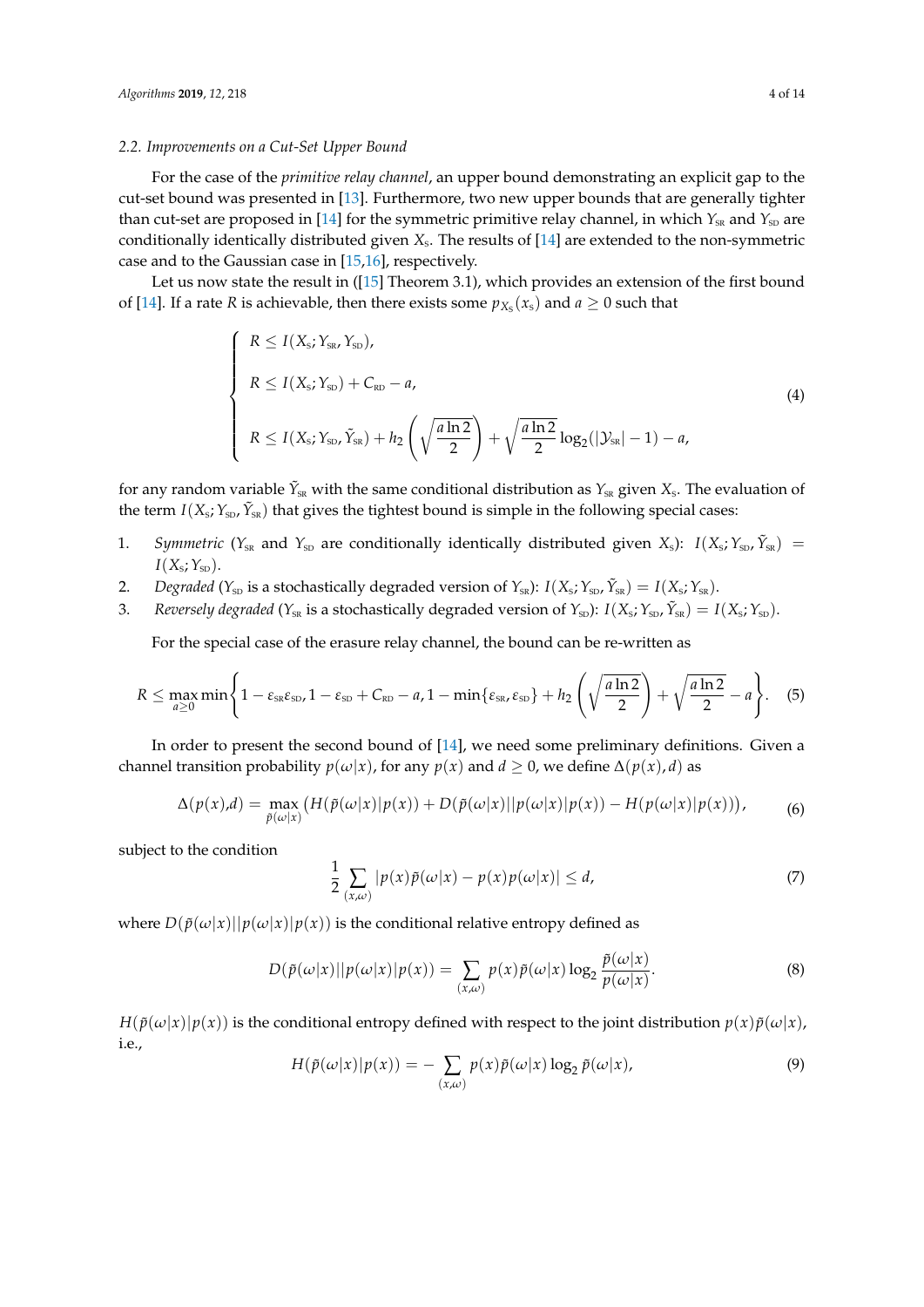and  $H(p(\omega|x)|p(x))$  is the conditional entropy similarly defined with respect to  $p(x)p(\omega|x)$ . At this point, we can state the result in ([\[14\]](#page-12-9) Theorem 4.2). If a rate *R* is achievable, then there exists some  $p_{X_{\text{S}}}(x_{\text{s}})$  and  $a \in [0, \min\{ \mathcal{C}_{\text{\tiny RD}} , H(Y_{\text{\tiny SR}} \mid X_{\text{s}}) \}]$  such that

<span id="page-4-0"></span>
$$
\begin{cases}\nR \le I(X_{\rm s}; Y_{\rm sn}, Y_{\rm SD}), \\
R \le I(X_{\rm s}; Y_{\rm SD}) + C_{\rm RD} - a, \\
R \le I(X_{\rm s}; Y_{\rm SD}) + \Delta \left( p_{X_{\rm S}}(x_{\rm s}), \sqrt{\frac{a \ln 2}{2}} \right).\n\end{cases}
$$
\n(10)

As pointed out at the end of Section IV.C of [\[14\]](#page-12-9), for the special case of the symmetric erasure relay channel, we have that  $\Delta(p_{X_S}(x_s), d) = \infty$  for all  $p_{X_S}(x_s)$  and  $d > 0$ . Thus, formula [\(10\)](#page-4-0) reduces to the cut-set bound [\(3\)](#page-2-2).

#### *2.3. Direct Transmission Lower Bound*

In the direct transmission, the source communicates with the destination by using an optimal point-to-point code. The relay transmission is fixed at the most favorable symbol for the channel from the source to the destination.

For the *general relay channel*, direct transmission allows for achieving the following rate ([\[17\]](#page-13-1) Section 16.3):

<span id="page-4-5"></span>
$$
R_{\text{DT}} = \max_{p_{X_{\text{S}}}, x_{\text{R}}} I(X_{\text{s}}; Y_{\text{D}} | X_{\text{R}} = x_{\text{R}}). \tag{11}
$$

For the case of the *primitive relay channel*, the direct transmission lower bound specializes to

<span id="page-4-1"></span>
$$
R_{\text{DT}} = \max_{p_{X_{\text{S}}}} I(X_{\text{s}}; Y_{\text{SD}}). \tag{12}
$$

Note that the direct transmission lower bound [\(12\)](#page-4-1) meets the cut-set upper bound [\(2\)](#page-2-3), and it equals the capacity of the primitive relay channel when either of the following two conditions holds:

1. the primitive relay channel is reversely degraded, which implies that  $I(X_s; Y_{\text{SD}}) = I(X_s; Y_{\text{SR}}, Y_{\text{SD}})$ ; 2.  $C_{RD} = 0.$ 

For the special case of the *erasure relay channel*, the direct transmission lower bound can be rewritten as

<span id="page-4-2"></span>
$$
R_{\rm DT} = 1 - \varepsilon_{\rm SD}.\tag{13}
$$

The direct transmission lower bound [\(13\)](#page-4-2) meets the cut-set upper bound [\(3\)](#page-2-2), and it equals the capacity of the erasure relay channel when either  $1 - \varepsilon_{SD} = 1 - \varepsilon_{SR} \varepsilon_{SD}$  or  $C_{RD} = 0$ .

## *2.4. Decode-and-Forward Lower Bound*

In decode-and-forward, the relay completely decodes the received sequence and cooperates with the source to communicate the message to the destination.

For the *general relay channel*, decode-and-forward allows for achieving the following rate ([\[17\]](#page-13-1) Theorem 16.2):

<span id="page-4-4"></span>
$$
R_{\rm DF} = \max_{p_{X_{\rm S}, X_{\rm R}}} \min\{I(X_{\rm S}, X_{\rm R}; Y_{\rm D}), I(X_{\rm S}; Y_{\rm SR}|X_{\rm R})\}.
$$
 (14)

For the case of the *primitive relay channel*, the decode-and-forward lower bound specializes to ([\[26\]](#page-13-9) Proposition 2)

<span id="page-4-3"></span>
$$
R_{\rm DF} = \max_{p_{X_{\rm S}}} \min \{ I(X_{\rm S}; Y_{\rm SD}) + C_{\rm RD}; I(X_{\rm S}; Y_{\rm SR}) \}.
$$
 (15)

Note that the decode-and-forward lower bound [\(15\)](#page-4-3) meets the cut-set upper bound [\(2\)](#page-2-3) and is equal to the capacity of the primitive relay channel when either of the following two conditions holds: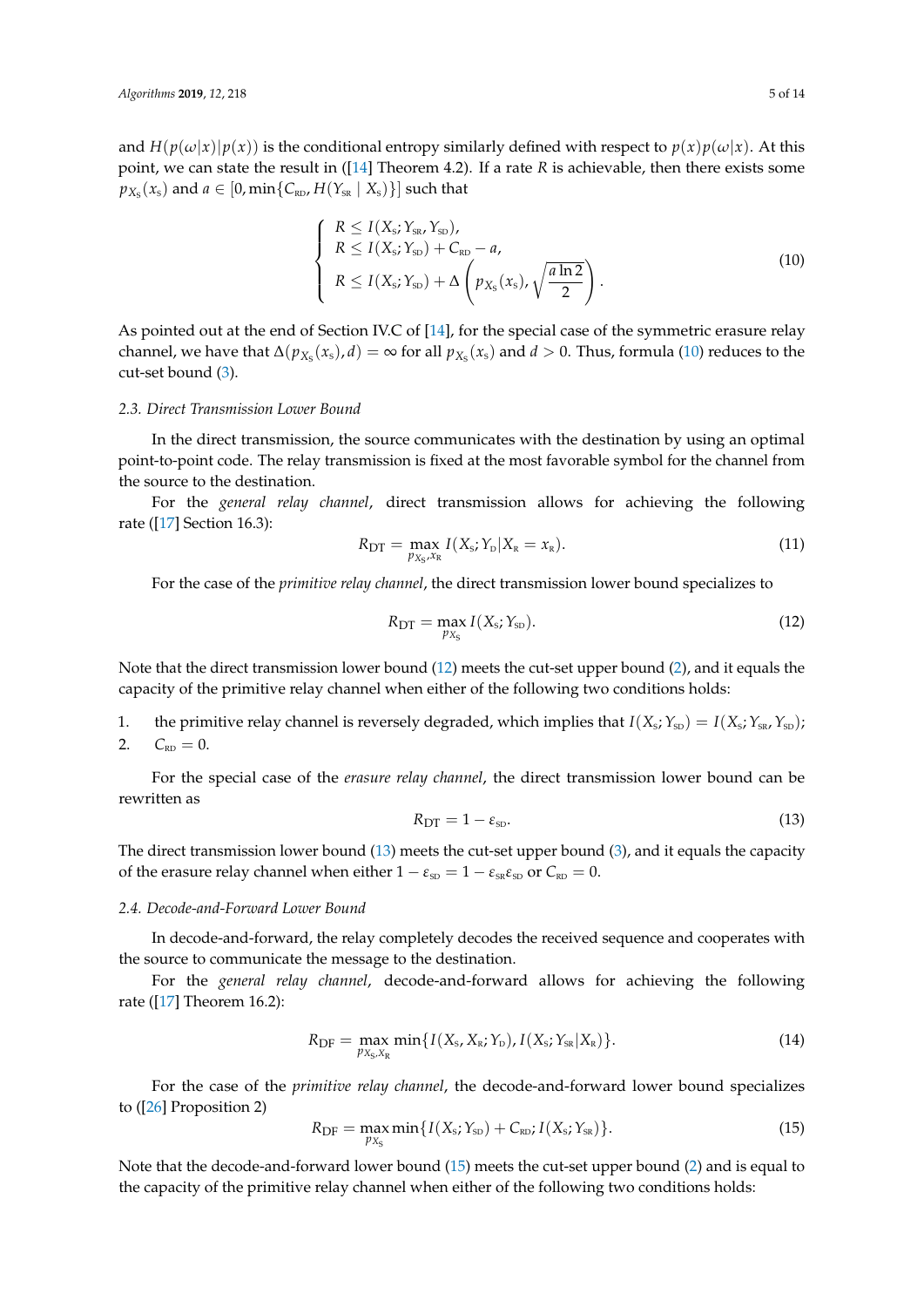1. the primitive relay channel is degraded, which implies that  $I(X_S; Y_{SR}) = I(X_S; Y_{SR}, Y_{SD})$ ;

$$
2. \qquad I(X_{\rm s}; Y_{\rm SR}) \geq I(X_{\rm s}; Y_{\rm SD}) + C_{\rm RD}.
$$

For the special case of the *erasure relay channel*, the decode-and-forward lower bound can be rewritten as

<span id="page-5-0"></span>
$$
R_{\rm DF} = \min\{1 - \varepsilon_{\rm SD} + C_{\rm RD} ; 1 - \varepsilon_{\rm SR}\}.
$$
 (16)

The decode-and-forward lower bound [\(16\)](#page-5-0) meets the cut-set upper bound [\(3\)](#page-2-2), and it equals the capacity of the erasure relay channel when either  $1 - \varepsilon_{SR} = 1 - \varepsilon_{SR} \varepsilon_{SD}$  or  $1 - \varepsilon_{SD} + C_{RD} \leq 1 - \varepsilon_{SR}$ .

#### *2.5. Partial Decode-and-Forward Lower Bound*

In partial decode-and-forward, the relay decodes and sends to the destination only part of the received sequence.

For the *general relay channel*, partial decode-and-forward allows for achieving the following rate ([\[17\]](#page-13-1) Theorem 16.3):

<span id="page-5-1"></span>
$$
R_{\rm pDF} = \max_{p_{U,X_{\rm S},X_{\rm R}}} \min\{I(X_{\rm S},X_{\rm R};Y_{\rm D}), I(U;Y_{\rm SR}|X_{\rm R}) + I(X_{\rm S};Y_{\rm D}|X_{\rm R},U)\},\tag{17}
$$

where the cardinality of the alphabet associated with *U* can be bounded as  $|\mathcal{U}| \leq |\mathcal{X}_s|\cdot |\mathcal{X}_k|$ . Note that *U* is an auxiliary random variable that represents the part of the message decoded by the relay. By taking  $U = X_{\rm s}$ , we recover the decode-and-forward lower bound [\(14\)](#page-4-4). Furthermore, by taking  $U = \emptyset$ , we recover the direct transmission lower bound [\(11\)](#page-4-5).

Note that the partial decode-and-forward lower bound [\(17\)](#page-5-1) meets the cut-set upper bound [\(1\)](#page-2-4) when the relay channel has orthogonal sender components, namely, the broadcast channel from the source to the relay and the destination is decoupled into two parallel channels.

For the case of the *primitive relay channel*, the partial decode-and-forward lower bound specializes to  $([26]$  $([26]$  Equation  $(5)$ )

<span id="page-5-2"></span>
$$
R_{\rm pDF} = \max_{p_{U,X_{\rm S}}} \min\{I(X_{\rm S}; Y_{\rm SD}) + C_{\rm RD}, I(U; Y_{\rm SR}) + I(X_{\rm S}; Y_{\rm SD}|U)\},\tag{18}
$$

with  $|\mathcal{U}| \leq |\mathcal{X}_s|$ .

For the special case of the *erasure relay channel*, we show that partial decode-and-forward does not provide any improvement upon both direct transmission and decode-and-forward. After some simple calculations, one obtains that

$$
I(X_{s}; Y_{sD}) = H(X_{s}) - H(X_{s}|Y_{sD}) = H(X_{s})(1 - \varepsilon_{sD}),
$$
  
\n
$$
I(U; Y_{sR}) = H(U) - H(U|Y_{sR})
$$
  
\n
$$
= H(U) - \varepsilon_{sR}H(U) - (1 - \varepsilon_{sR})H(U|X_{s})
$$
  
\n
$$
= (1 - \varepsilon_{sR})(H(X_{s}) - H(X_{s}|U)),
$$
  
\n
$$
I(X_{s}; Y_{sD}|U) = H(X_{s}|U) - H(X_{s}|U, Y_{sD})
$$
  
\n
$$
= H(X_{s}|U)(1 - \varepsilon_{sD}).
$$
  
\n(19)

Hence, by setting  $\alpha = H(X_s)$  and  $\beta = H(X_s|U)$ , we can re-write [\(18\)](#page-5-2) as

$$
R_{\text{pDF}} = \max_{0 \le \beta \le \alpha \le 1} \min \{ \alpha (1 - \varepsilon_{\text{SD}}) + C_{\text{RD}}, \alpha (1 - \varepsilon_{\text{SR}}) + \beta (\varepsilon_{\text{SR}} - \varepsilon_{\text{SD}}) \}
$$
  
= 
$$
\max_{0 \le \beta \le 1} \min \{ (1 - \varepsilon_{\text{SD}}) + C_{\text{RD}}, (1 - \varepsilon_{\text{SR}}) + \beta (\varepsilon_{\text{SR}} - \varepsilon_{\text{SD}}) \}.
$$
 (20)

On the one hand, if  $\varepsilon_{SR} \geq \varepsilon_{SD}$ , then the maximum is achieved by taking  $\beta = 1$ , and  $R_{\text{DDF}} = 1 - \varepsilon_{SD} = R_{\text{DT}}$ . On the other hand, if  $\varepsilon_{SR} \leq \varepsilon_{SD}$ , then the maximum is achieved by taking  $\beta = 0$ , and  $R_{\text{pDF}} =$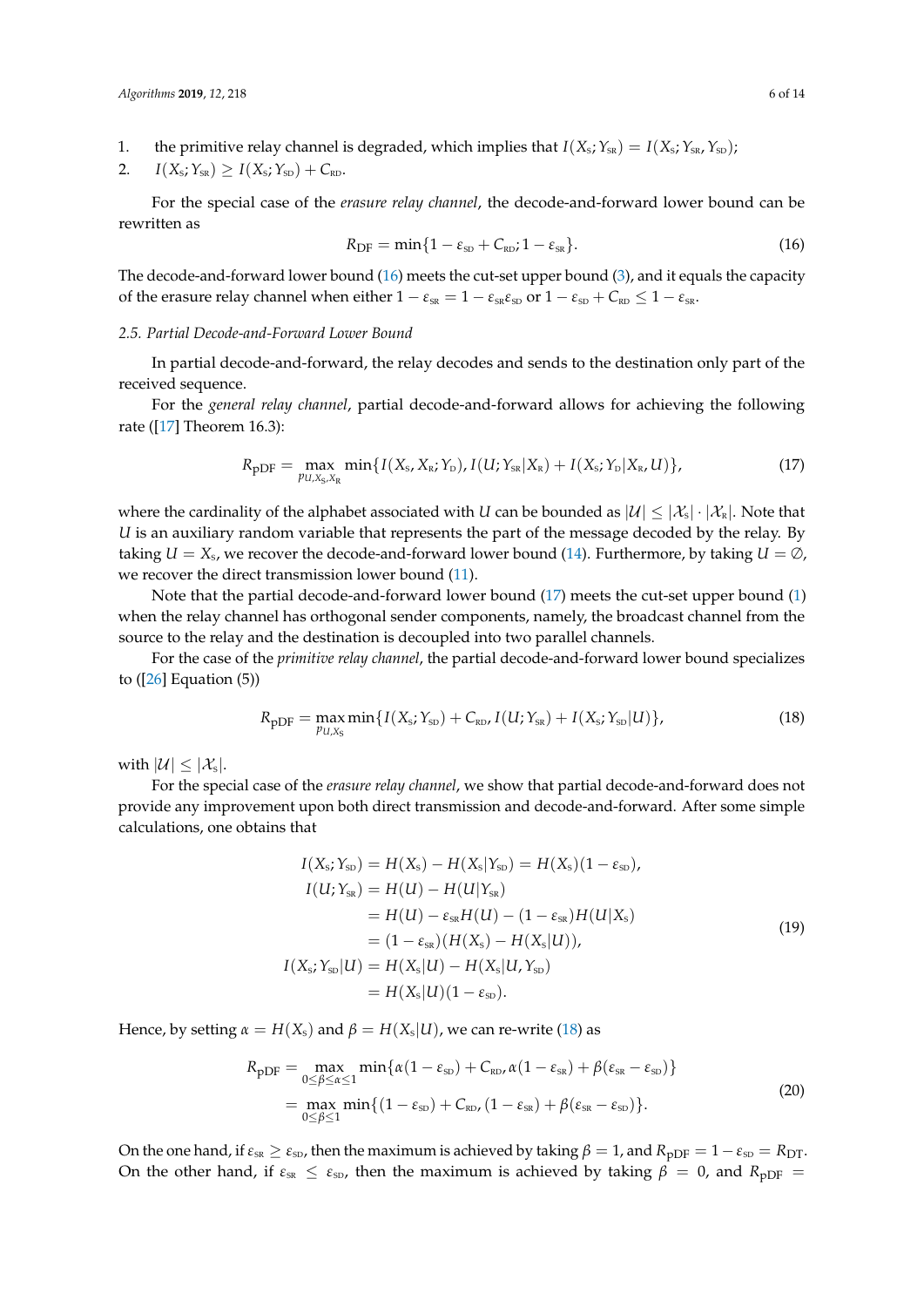$\min\{(1-\varepsilon_{\text{SD}}) + C_{\text{RD}}$ ,  $1-\varepsilon_{\text{SR}}\} = R_{\text{DF}}$ . Consequently, no improvement is possible over both direct transmission and decode-and-forward.

#### *2.6. Compress-and-Forward Lower Bound*

In compress-and-forward, the relay does not attempt to decode the received sequence, but it sends a (possibly compressed) description of it, denoted by  $\hat{Y}_{SR}$ , to the destination. Since this description is correlated with the sequence received by the destination from the source, Wyner–Ziv coding is used to reduce the rate needed to communicate it to the destination.

For the *general relay channel*, compress-and-forward allows for achieving the following rate ([\[17\]](#page-13-1) Theorem 16.4):

$$
R_{\rm CF} = \max_{p_{X_{\rm S}}p_{X_{\rm R}}p_{\hat{Y}_{\rm SR}|X_{\rm R},Y_{\rm SR}} \min\{I(X_{\rm S}, X_{\rm R}; Y_{\rm D}) - I(Y_{\rm SR}; \hat{Y}_{\rm SR}|X_{\rm S}, X_{\rm R}, Y_{\rm D}), I(X_{\rm S}; \hat{Y}_{\rm SR}, Y_{\rm D}|X_{\rm R})\},\tag{21}
$$

where the cardinality of the alphabet associated with  $\hat{Y}_{SR}$  can be bounded as  $|\hat{Y}_{SR}| \leq |{\cal X}_R|\cdot |{\cal Y}_{SR}| + 1$ . This expression can be equivalently rewritten as ([\[17\]](#page-13-1) Remark 16.3)

$$
R_{\rm CF} = \max_{p_{X_{\rm S}} p_{X_{\rm R}} p_{\hat{Y}_{\rm SR}|X_{\rm R}, Y_{\rm SR}}} \{ I(X_{\rm S}; \hat{Y}_{\rm SR}, Y_{\rm D}|X_{\rm R}) : I(Y_{\rm SR}; \hat{Y}_{\rm SR}|X_{\rm R}, Y_{\rm D}) \le I(X_{\rm R}; Y_{\rm D}) \}.
$$
\n(22)

The bound is in general not convex, therefore it can be improved via time sharing.

For the case of the *primitive relay channel*, the compress-and-forward lower bound specializes to ([\[26\]](#page-13-9) Proposition 3)

<span id="page-6-0"></span>
$$
R_{\rm CF} = \max_{p_{X_{\rm S}}p_{\hat{Y}_{\rm SR}|Y_{\rm SR}}} \{ I(X_{\rm S}; \hat{Y}_{\rm SR}, Y_{\rm SD}) : I(Y_{\rm SR}; \hat{Y}_{\rm SR}|Y_{\rm SD}) \le C_{\rm RD} \},\tag{23}
$$

with  $|\mathcal{\hat{Y}}_{\text{\tiny SR}}| \leq |\mathcal{Y}_{\text{\tiny SR}}| + 1$ .

Note that the compress-and-forward lower bound [\(23\)](#page-6-0) meets the cut-set upper bound [\(2\)](#page-2-3), and it equals the capacity of the primitive relay channel when  $H(Y_{\text{SR}}|Y_{\text{SD}}) \leq C_{\text{RD}}$ . Indeed, in this case, we can pick  $\hat{Y}_{SR} = Y_{SR}$ , namely, the relay performs Slepian–Wolf source coding. Therefore,  $R_{CF} = I(X_s; Y_{SR}, Y_{SD})$ , which is one of the two terms in the cut-set bound.

On the contrary, if  $H(Y_{\text{\tiny SR}}|Y_{\text{\tiny SD}}) > C_{\text{\tiny RD}}$ , then we can degrade  $Y_{\text{\tiny SR}}$  into  $\hat{Y}_{\text{\tiny SR}}$ , namely, the relay performs a step of lossy source coding. The relay transmits this lossy description to the destination that can decode it successfully since  $\hat{Y}_{\text{\tiny SR}}$  requires less bits than  $Y_{\text{\tiny SR}}$ . However, after that the destination has recovered  $\hat{Y}_{SR}$ , there is a penalty loss: we can achieve rates up to  $I(X_s; \hat{Y}_{SR}, Y_{SD})$ , instead of up to  $I(X_s; Y_{SR}, Y_{SD})$ .

For the case of the *erasure relay channel*, we have that

$$
H(Y_{\rm SR}|Y_{\rm SD}) = h_2(\varepsilon_{\rm SR}) + \varepsilon_{\rm SD}(1 - \varepsilon_{\rm SR}).
$$
\n(24)

Hence, if  $C_{RD} \ge h_2(\epsilon_{SR}) + \epsilon_{SD}(1-\epsilon_{SR})$ , then the compress-and-forward lower bound meets the cut-set upper bound, and it equals the capacity of the erasure relay channel.

<span id="page-6-1"></span>On the contrary, if  $C_{RD} < h_2(\varepsilon_{SR}) + \varepsilon_{SD}(1-\varepsilon_{SR})$ , it is not easy to find the best choice of  $\hat{Y}_{SR}$  even for this simple scenario. Following [\[25\]](#page-13-8), let us assume that  $\hat{Y}_{\text{\tiny SR}}$  is the output of an erasure-erasure channel (EEC) with erasure probability  $\hat{\epsilon}_R$  and input  $Y_{SR}$ . This means that, if  $Y_{SR} =$ ?, then  $\hat{Y}_{SR} =$ ? with probability 1; if  $Y_{SR} \in \{0,1\}$ , then  $\hat{Y}_{SR} = ?$  with probability  $\hat{\varepsilon}_R$  and  $\hat{Y}_{SR} = Y_{SR}$  with probability  $1 - \hat{\varepsilon}_R$ . Consequently,

$$
I(X_{\rm s}; \hat{Y}_{\rm SR}, Y_{\rm SD}) = H(X_{\rm s}) - H(X_{\rm s} | \hat{Y}_{\rm SR}, Y_{\rm SD})
$$
  
= 
$$
H(X_{\rm s}) (1 - (\hat{\varepsilon}_{\rm R} \circ \varepsilon_{\rm SR}) \cdot \varepsilon_{\rm SD}).
$$
 (25)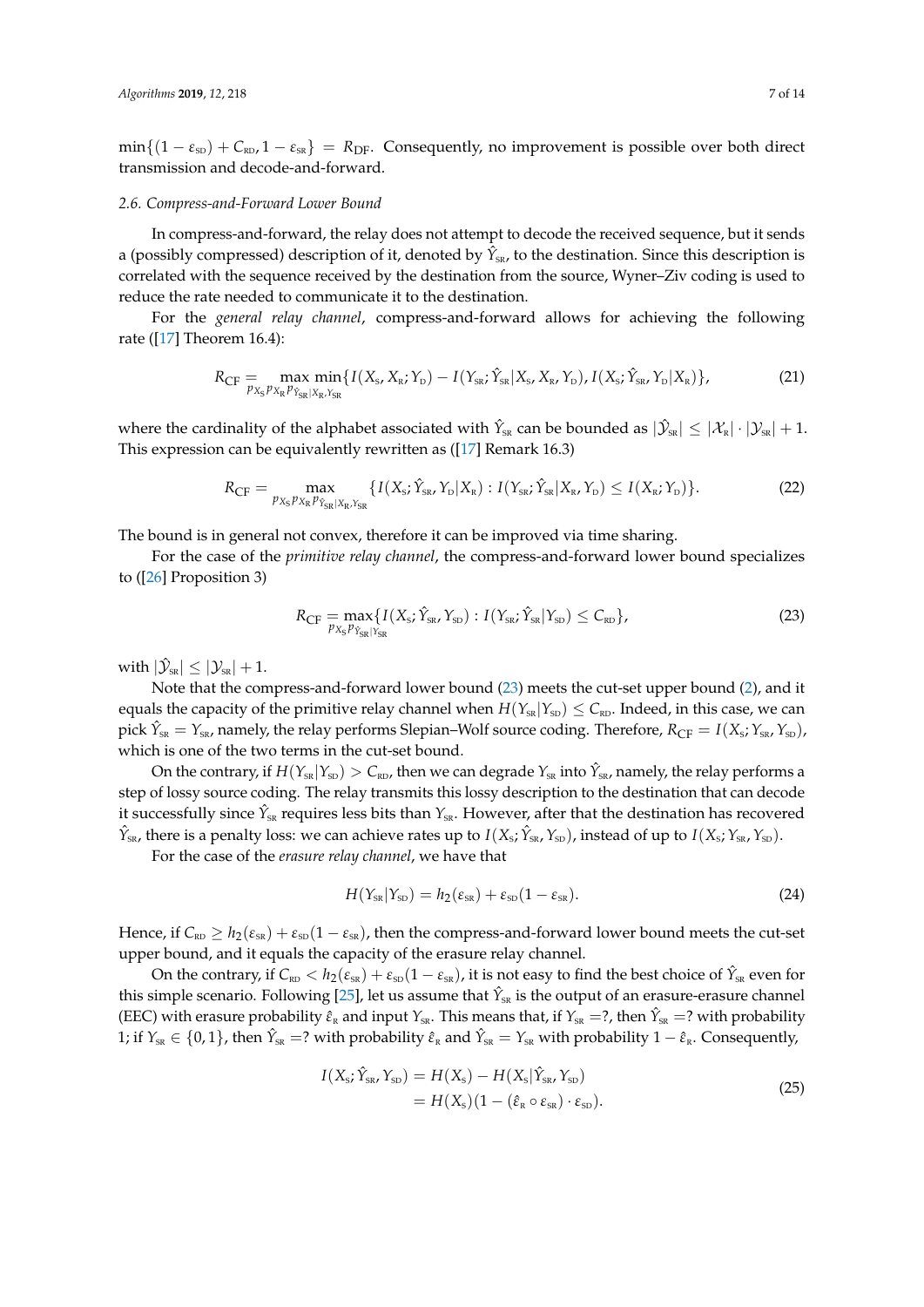<span id="page-7-3"></span>Clearly,  $I(X_s; \hat{Y}_{ss}, Y_{ss})$  is maximized by setting  $p_{X_s}$  to the uniform distribution. Furthermore,

$$
H(\hat{Y}_{SR}|Y_{SR}, Y_{SD}) = H(\hat{Y}_{SR}|Y_{SR}) = (1 - \varepsilon_{SR})h_2(\hat{\varepsilon}_R),
$$
  

$$
H(\hat{Y}_{SR}|Y_{SD}) = h_2(\varepsilon_{SR} \circ \hat{\varepsilon}_R) + \varepsilon_{SD}(1 - \varepsilon_{SR} \circ \hat{\varepsilon}_R).
$$
 (26)

As a result, the rate [\(23\)](#page-6-0) can be rewritten as

<span id="page-7-4"></span>
$$
R_{\rm CF} = \max_{0 \leq \hat{\varepsilon}_{\rm R} \leq 1} \{ 1 - (\hat{\varepsilon}_{\rm R} \circ \varepsilon_{\rm SR}) \cdot \varepsilon_{\rm SD} : h_2(\varepsilon_{\rm SR} \circ \hat{\varepsilon}_{\rm R}) + \varepsilon_{\rm SD} (1 - \varepsilon_{\rm SR} \circ \hat{\varepsilon}_{\rm R}) - (1 - \varepsilon_{\rm SR}) h_2(\hat{\varepsilon}_{\rm R}) \leq C_{\rm RD} \}.
$$
 (27)

#### *2.7. Partial Decode-Compress-and-Forward Lower Bound*

In partial decode-compress-and-forward, the relay decodes and sends to the destination part of the source message, and it also sends to the destination a compressed description of the remaining signal by Wyner–Ziv coding.

For the *general relay channel*, partial decode-compress-and-forward allows for achieving the following rate ([\[2\]](#page-12-1) Theorem 7):

<span id="page-7-5"></span>
$$
R_{\rm pDCF} = \max \min \{ I(X_{\rm s}; \hat{Y}_{\rm sR}, Y_{\rm p} | U, X_{\rm R}) + I(U; Y_{\rm sR} | V, X_{\rm R}), I(X_{\rm s}, X_{\rm R}; Y_{\rm p}) - I(Y_{\rm sR}; \hat{Y}_{\rm sR} | U, X_{\rm s}, X_{\rm R}, Y_{\rm p}) \},
$$
 (28)

where the maximization is taken over all the joint probability density functions of the form

<span id="page-7-6"></span>
$$
p_{U,V,X_{\rm S},X_{\rm R},Y_{\rm SR},\hat{Y}_{\rm SR},Y_{\rm D}} = p_V p_{U|V} p_{X_{\rm S}|U} p_{X_{\rm R}|V} \cdot p_{Y_{\rm SR},Y_{\rm D}|X_{\rm S},X_{\rm R}} p_{\hat{Y}_{\rm SR}|X_{\rm R},Y_{\rm SR},U}
$$
(29)

such that

$$
I(X_{\rm R}; Y_{\rm D}|V) \ge I(\hat{Y}_{\rm SR}; Y_{\rm SR}|U, X_{\rm R}, Y_{\rm D}).
$$
\n(30)

Partial decode–compress-and-forward is a generalization of partial decode-and-forward and compress-and-forward. Futhermore, it can strictly improve on both, e.g., for the state-dependent orthogonal relay channel with state information available at the destination [\[35\]](#page-13-18).

Let us consider the case of the *primitive relay channel* and pick  $V = \emptyset$ . Then, the partial decode-compress-and-forward lower bound specializes to

$$
R_{\text{pDCF}} = \max \min \{ I(X_{\text{s}}; \hat{Y}_{\text{SR}}, Y_{\text{SD}} | U) + I(U; Y_{\text{SR}}), I(X_{\text{s}}; Y_{\text{SD}}) + C_{\text{RD}} - I(Y_{\text{SR}}; \hat{Y}_{\text{SR}} | U, X_{\text{s}}) \},
$$
(31)

<span id="page-7-7"></span>such that

$$
C_{RD} \ge I(\hat{Y}_{SR}; Y_{SR}|Y_{SD}, U). \tag{32}
$$

#### <span id="page-7-0"></span>**3. Main Result**

We are now ready to state our new lower bound for the primitive relay channel.

<span id="page-7-2"></span>**Theorem 1.** *Consider the transmission over a primitive relay channel, where the source sends X<sup>S</sup> to the relay* and the destination, the relay receives  $Y_{SR}$  from the source, the destination receives  $Y_{SD}$  from the source, and *relay and destination are connected via a noiseless link with capacity CRD. Furthermore, denote by Y*ˆ *SR the*  $\{F_{\text{conv}} = F_{\text{conv}}(X) = F_{\text{conv}}(X) = F_{\text{conv}}(X)$  *compressed description of*  $Y_{\text{vR}}$  *(x*<sub>*S*</sub> *x*<sup>*S*<sub>*SR*</sub>) + *I*(*X*<sub>*s*</sub>; *Y*<sub>*SD*</sub>)}.</sup> *Then, the following rate is achievable:*

<span id="page-7-1"></span>
$$
R_{\text{new}} = \frac{(C_{\text{RD}} - I_{\text{max}})I(X_{\text{s}}; \hat{Y}_{\text{SR}}, Y_{\text{SD}}) + \max\{I(X_{\text{s}}; Y_{\text{SR}}), I(X_{\text{s}}; Y_{\text{SD}})\} \big(I(Y_{\text{SR}}; \hat{Y}_{\text{SR}} | Y_{\text{SD}}) - C_{\text{RD}}\big)}{I(Y_{\text{SR}}; \hat{Y}_{\text{SR}} | Y_{\text{SD}}) - I_{\text{max}}},
$$
(33)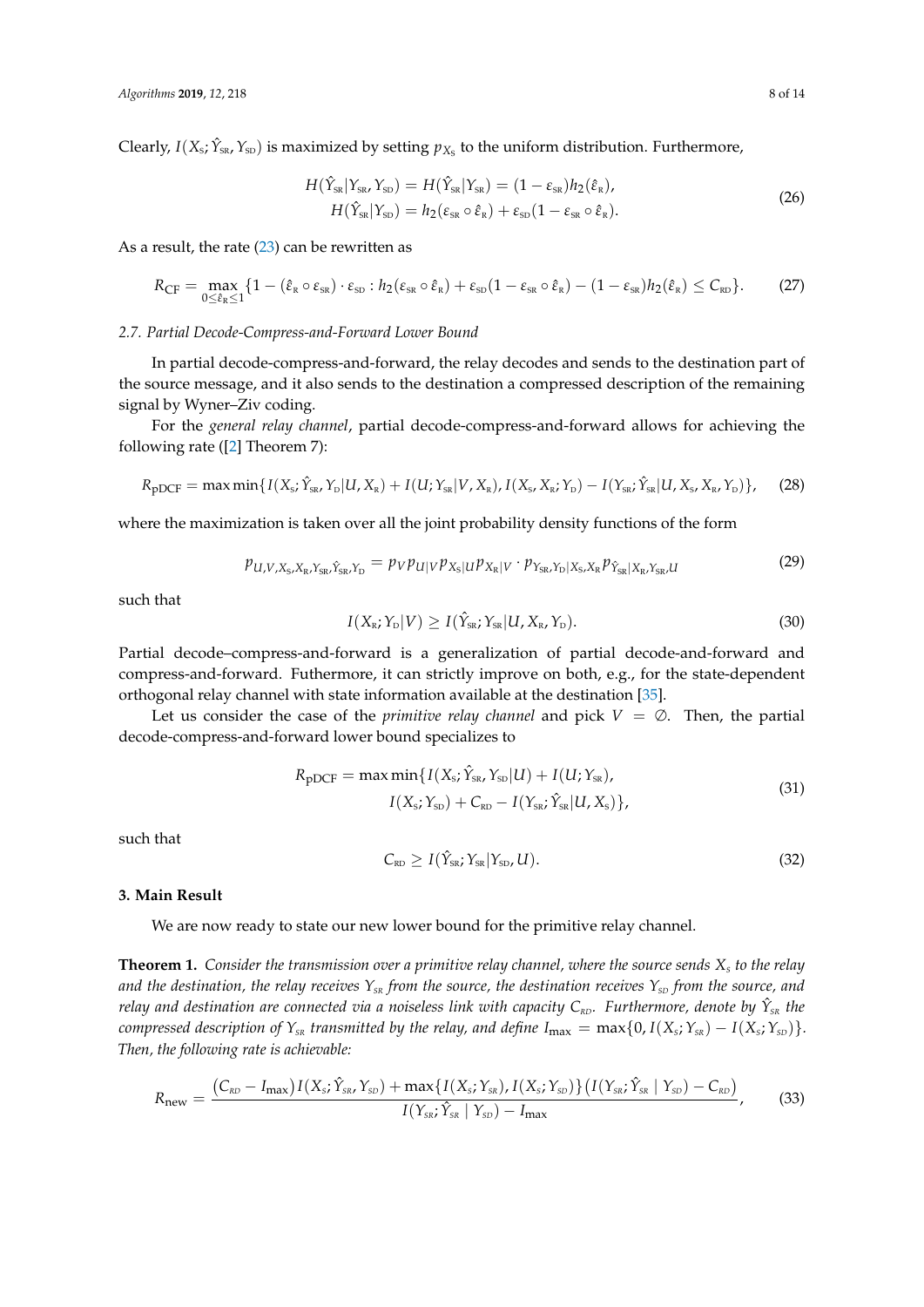*for any joint distribution*  $p_{X_S}p_{\hat{Y}_{S R}|Y_{S R}}$  *such that* 

<span id="page-8-1"></span><span id="page-8-0"></span>
$$
I(Xs; YSR) < I(Xs; YSD) + CRD,
$$
\n(34)

$$
I(Y_{SR}; \hat{Y}_{SR} | Y_{SD}) \geq C_{RD}, \tag{35}
$$

and where  $|\mathcal{Y}_{\text{\tiny SR}}|\leq |\mathcal{Y}_{\text{\tiny SR}}|+1$ . Furthermore, the rate [\(33\)](#page-7-1) can be achieved by a polar coding scheme with *encoding/decoding complexity* Θ(*n* log *n*) *and error probability O*(2 −*n β* ) *for any β* ∈ (0, 1/2)*, where n is the block length.*

**Remark 1.** *If* [\(34\)](#page-8-0) *does not hold, then decode-and-forward achieves the cut-set bound, and it is optimal. Furthermore, if* [\(35\)](#page-8-1) *does not hold, then our scheme reduces to compress-and-forward, and the achievable rate is given by* [\(23\)](#page-6-0)*. As we will see in the proof, we have two slightly different schemes for the cases (i)*  $I(X_s;Y_{sR})\geq I(X_s;Y_{sD})$  and (ii)  $I(X_s;Y_{sR})< I(X_s;Y_{sD})$ . Thus, introducing the term I<sub>max</sub> allows us to write *the achievable rate in a more compact form.*

**Remark 2.** *The proposed scheme can be thought of as a particular form of time-sharing between decode-and-forward and compress-and-forward: in the first block, we are performing (a variant of) compress-and-forward, and, in the second block, we are performing decode-and-forward. However, we allow different time-sharing strategies across different channels: in the channel from relay to destination, part of the compressed message of the first block is sent together with the message of the second block. This is different from the 'classical' way of implementing time-sharing, which can be realized through the partial decode-compress-and-forward scheme, as described for example in [\[35\]](#page-13-18). In [\[35\]](#page-13-18), in the same block, a part of the message is processed according to the decode-and-forward scheme, and the remaining part is processed according to the compress-and-forward scheme. Therefore, it is not clear that the rate achievable by our scheme can also be achieved by partial decode-compress-and-forward. In fact, in the special case considered in the numerical simulations of Section [4,](#page-10-0) our achievable rate strictly improves upon partial decode-compress-and-forward.*

**Remark 3.** *The proposed scheme is based on a chaining construction. Chaining can be thought of as a form of block Markov encoding, where the joint distribution is over blocks of symbols (instead of being over a single symbol). As described in detail in the proof, at the relay, we generate the first block according to a first codebook; we repeat part of the first block into the second block; and we generate the rest of the second block according to a second codebook. Thus, the repetition of part of the first block into the second block can be interpreted as a particular joint distribution over pairs of blocks.*

The special case of the erasure relay channel is handled by the corollary below.

<span id="page-8-3"></span>**Corollary 1.** Consider the transmission over the erasure relay channel, where  $Y_{\rm SD}$  is obtained from  $X_{\rm S}$  via a  $BEC(\varepsilon_{\text{\tiny SD}})$ ,  $Y_{\text{\tiny SR}}$  is obtained from  $X_s$  via a  $BEC(\varepsilon_{\text{\tiny SR}})$ ,  $\hat{Y}_{\text{\tiny SR}}$  is obtained from  $Y_{\text{\tiny SR}}$  via an  $EEC(\hat{\varepsilon}_{\text{\tiny R}})$ , and the relay is *connected to the destination via a noiseless link with capacity C<sub><i>RD</sub>*. Then, the rate</sub>

<span id="page-8-2"></span>
$$
R_{\text{new}} = \frac{(C_{\kappa D} - \max\{0, \varepsilon_{\kappa D} - \varepsilon_{\kappa R}\}) (1 - (\hat{\varepsilon}_{\kappa} \circ \varepsilon_{\kappa R}) \cdot \varepsilon_{\kappa D})}{h_2(\varepsilon_{\kappa R} \circ \hat{\varepsilon}_{\kappa}) + \varepsilon_{\kappa D} (1 - \varepsilon_{\kappa R} \circ \hat{\varepsilon}_{\kappa}) - (1 - \varepsilon_{\kappa R}) h_2(\hat{\varepsilon}_{\kappa}) - \max\{0, \varepsilon_{\kappa D} - \varepsilon_{\kappa R}\}\n+ \frac{\max\{1 - \varepsilon_{\kappa R}, 1 - \varepsilon_{\kappa D}\} (h_2(\varepsilon_{\kappa R} \circ \hat{\varepsilon}_{\kappa}) + \varepsilon_{\kappa D} (1 - \varepsilon_{\kappa R} \circ \hat{\varepsilon}_{\kappa}) - (1 - \varepsilon_{\kappa R}) h_2(\hat{\varepsilon}_{\kappa}) - C_{\kappa D}}{h_2(\varepsilon_{\kappa R} \circ \hat{\varepsilon}_{\kappa}) + \varepsilon_{\kappa D} (1 - \varepsilon_{\kappa R} \circ \hat{\varepsilon}_{\kappa}) - (1 - \varepsilon_{\kappa R}) h_2(\hat{\varepsilon}_{\kappa}) - \max\{0, \varepsilon_{\kappa D} - \varepsilon_{\kappa R}\}} \tag{36}
$$

*is achievable for any*  $\hat{\varepsilon}_R \in [0, 1]$  *such that* 

$$
1 - \varepsilon_{\scriptscriptstyle SR} < 1 - \varepsilon_{\scriptscriptstyle SD} + C_{\scriptscriptstyle RD},\tag{37}
$$

$$
h_2(\varepsilon_{\scriptscriptstyle SR} \circ \hat{\varepsilon}_{\scriptscriptstyle R}) + \varepsilon_{\scriptscriptstyle SD}(1 - \varepsilon_{\scriptscriptstyle SR} \circ \hat{\varepsilon}_{\scriptscriptstyle R}) - (1 - \varepsilon_{\scriptscriptstyle SR}) h_2(\hat{\varepsilon}_{\scriptscriptstyle R}) \geq C_{\scriptscriptstyle RD}.
$$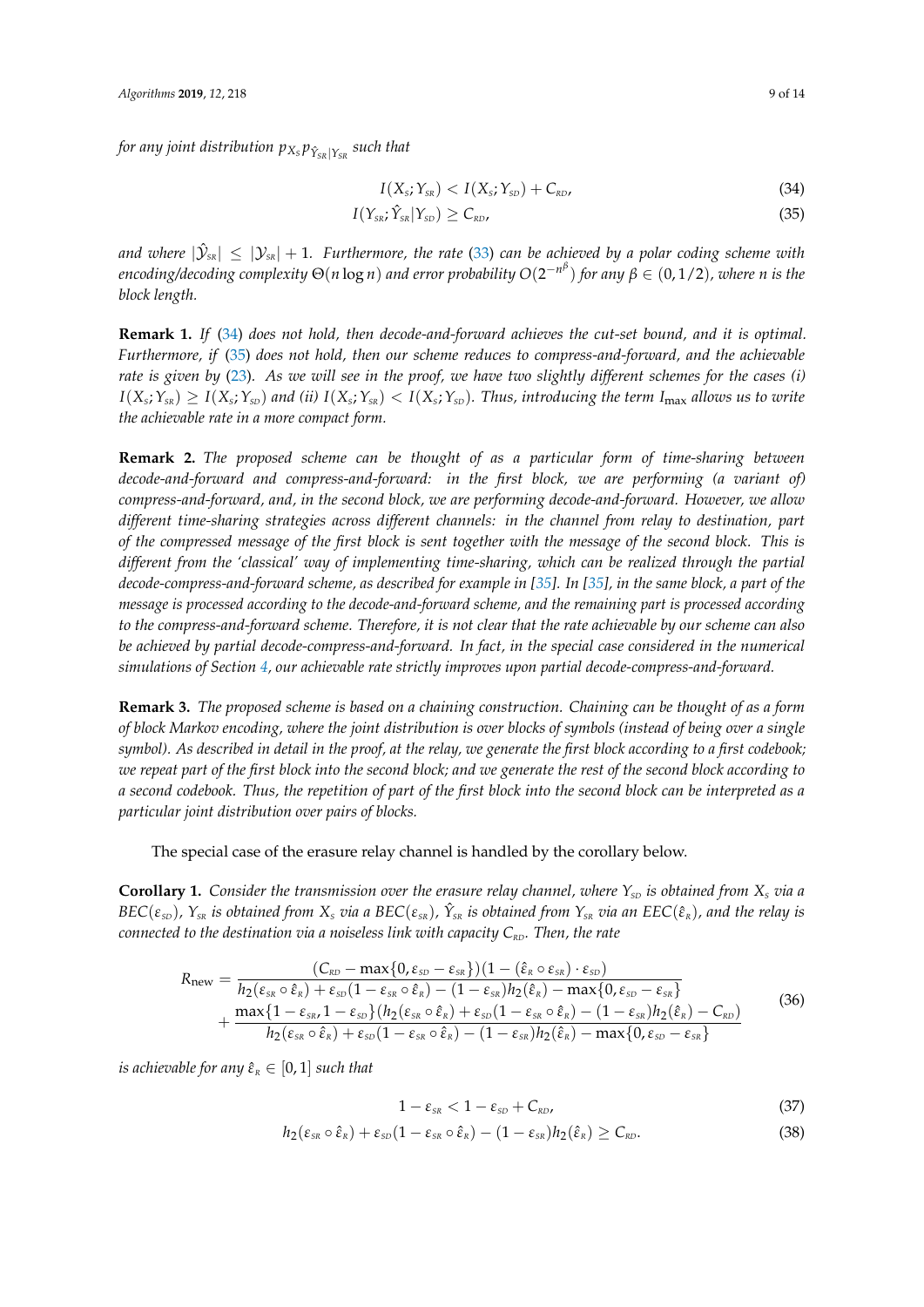*Furthermore, the rate* [\(36\)](#page-8-2) *can be achieved by a polar coding scheme with encoding/decoding complexity*  $\Theta(n \log n)$  and error probability  $O(2^{-n^{\beta}})$  for any  $\beta \in (0, 1/2)$ , where n is the block length.

The proof of Corollary [1](#page-8-3) easily follows from the application of Theorem [1](#page-7-2) and of Formulas [\(25\)](#page-6-1) and [\(26\)](#page-7-3). We will now proceed with the proof of our main result.

**Proof of Theorem [1.](#page-7-2)** We start by presenting the main idea of our scheme. We split the transmission into two blocks. In the first block, we perform a variant of compress-and-forward: the relay does not decode the received sequence, but it sends a compressed description of it to the destination. However, differently from standard compress-and-forward, we require that [\(35\)](#page-8-1) holds. Hence, we cannot transmit all the compressed description  $\hat{Y}_{SR}$  during the first block. In the second block, we perform decode-and-forward: the relay completely decodes the received sequence. Furthermore, we choose the length of the second block so that the relay can transmit the part of  $\hat{Y}_{SR}$  that was not sent in the previous block plus the new information needed to decode the second block.

Let us now describe this scheme more in detail and provide the achievability proof of the rate [\(33\)](#page-7-1). First, we deal with the case  $I(X_s; Y_{\text{SR}}) \geq I(X_s; Y_{\text{SD}})$ .

Consider the transmission of the first block. Denote by  $n_1$  and  $R_1$  the block length and the rate of the message transmitted by the source, and let  $R_1$  approach from below  $I(X_s; \hat{Y}_{ss}, Y_{ss})$ . The relay receives  $Y_{\text{SR}}$  and constructs the compressed description  $\hat{Y}_{\text{SR}}$ . Recall that the destination receives the side information  $Y_{SD}$  from the source. Hence, by using Wyner–Ziv coding, the destination needs from the relay a number of bits approaching from above  $I(Y_{SR}; \hat{Y}_{SR} | Y_{SD}) \cdot n_1$ , in order to decode the message sent by the source. As  $I(Y_{SR}; \hat{Y}_{SR} | Y_{SD}) \geq C_{RD}$ , the relay transmits right away a number of these bits approaching from below  $C_{RD} \cdot n_1$ . The number of remaining bits approaches from above  $(I(Y_{\text{SR}}; \hat{Y}_{\text{SR}} | Y_{\text{SD}}) - C_{\text{RD}}) \cdot n_1$ , and it is stored by the relay. The destination stores the message received from the relay and the observation  $Y_{SD}$  obtained from the source.

Consider the transmission of the second block and define

<span id="page-9-0"></span>
$$
\alpha = \frac{I(Y_{\rm SR}; \hat{Y}_{\rm SR}|Y_{\rm SD}) - C_{\rm RD}}{C_{\rm RD} - \left(I(X_{\rm S}; Y_{\rm SR}) - I(X_{\rm S}; Y_{\rm SD})\right)}.
$$
\n(39)

Denote by  $n_2$  and  $R_2$  the block length and the rate of the message transmitted by the source. Let  $n_2 =$  $n_1 \cdot \alpha$  and let  $R_2$  approach from below  $I(X_s; Y_{sR})$ . The relay receives  $Y_{sR}$  and successfully decodes the message. Again, the destination receives the side information  $Y_{SD}$  from the source. Hence, it needs from the relay a number of bits approaching from above  $(I(X_s; Y_{sR}) - I(X_s; Y_{sD})) \cdot n_1 \cdot \alpha$ , in order to decode the message sent by the source. The relay transmits to the destination these  $(I(X_s; Y_{sR}) - I(S_s; Y_{sR}))$  $I(X_s; Y_{\text{SD}})) \cdot n_1 \cdot \alpha$  information bits plus the  $(I(Y_{\text{SR}}; \hat{Y}_{\text{SR}} | Y_{\text{SD}}) - C_{\text{RD}}) \cdot n_1$  bits remaining from the previous block. This transmission is reliable as [\(39\)](#page-9-0) implies that

$$
\left(I(X_{\rm s}; Y_{\rm sr}) - I(X_{\rm s}; Y_{\rm SD})\right) \cdot n_1 \cdot \alpha + \left(I(Y_{\rm sr}; \hat{Y}_{\rm sr} | Y_{\rm SD}) - C_{\rm RD}\right) \cdot n_1 = C_{\rm RD} \cdot n_2. \tag{40}
$$

At this point, the destination can reconstruct the second block by using the side information received from the source and the extra  $(I(X_s; Y_{sR}) - I(X_s; Y_{sD})) \cdot n_1 \cdot \alpha$  bits received from the relay. Furthermore, it can also reconstruct the first block by using the side information previously received from the source and the extra  $I(Y_{SK}; \hat{Y}_{SK} | Y_{SD}) \cdot n_1$  bits received from the relay (partly in the first and partly in the second block).

The overall block length is  $n = n_1 + n_2 = (1 + \alpha)n_1$ , and the achievable rate is

$$
R = \frac{R_1 + \alpha R_2}{1 + \alpha},\tag{41}
$$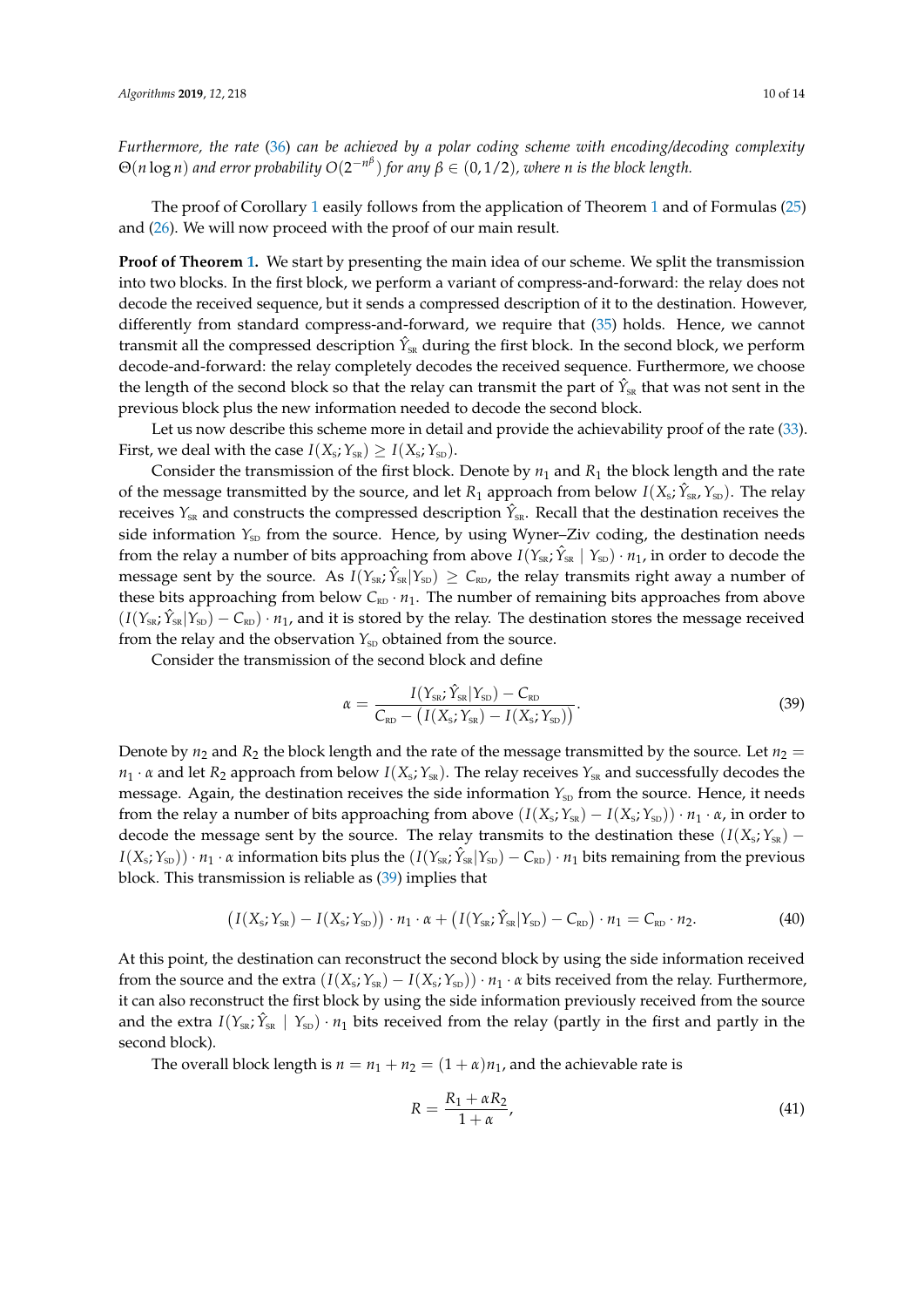which approaches from below

<span id="page-10-1"></span>
$$
\frac{(C_{RD} - (I(X_{s}; Y_{SR}) - I(X_{s}; Y_{SD})))(X_{s}; \hat{Y}_{SR}, Y_{SD})}{I(Y_{SR}; \hat{Y}_{SR}|Y_{SD}) - (I(X_{s}; Y_{SR}) - I(X_{s}; Y_{SD}))} + \frac{(I(Y_{SR}; \hat{Y}_{SR}|Y_{SD}) - C_{RD})I(X_{s}; Y_{SR})}{I(Y_{SR}; \hat{Y}_{SR}|Y_{SD}) - (I(X_{s}; Y_{SD}))}.
$$
(42)

Note that the expression [\(42\)](#page-10-1) coincides with [\(33\)](#page-7-1) when  $I(X_s; Y_{ss}) \ge I(X_s; Y_{sp})$ .

The case  $I(X_s; Y_{ss}) < I(X_s; Y_{ss})$  is handled in a similar way. As concerns the transmission of the first block, nothing changes. Denote by  $n'_1$  and  $R'_1$  the block length and the rate of the message transmitted by the source, and let  $R'_1$  approach from below  $I(X_s; \hat{Y}_{ss}, Y_{sp})$ . The relay receives  $Y_{ss}$ and constructs the compressed description  $\hat{Y}_{SR}$ . By using Wyner–Ziv coding, the destination needs from the relay a number of bits approaching from above  $I(Y_{SR}; \hat{Y}_{SR} | Y_{SD}) \cdot n'_1$ , in order to decode the message sent by the source. As  $I(Y_{SR}; \hat{Y}_{SR} | Y_{SD}) \geq C_{RD}$ , the relay transmits right away a number of these bits approaching from below  $C_{RD} \cdot n'_1$ . The number of remaining bits approaches from above  $(I(Y_{\rm SR}; \hat{Y}_{\rm SR}|Y_{\rm SD}) - C_{\rm RD}) \cdot n'_1$  and it is stored by the relay. The destination stores the message received from the relay and the observation  $Y_{SD}$  obtained from the source.

As concerns the transmission of the second block, define

<span id="page-10-2"></span>
$$
\alpha' = \frac{I(Y_{\rm SR}; \hat{Y}_{\rm SR}|Y_{\rm SD}) - C_{\rm RD}}{C_{\rm RD}},\tag{43}
$$

and denote by  $n'_2$  and  $R'_2$  the block length and the rate of the message transmitted by the source. Let  $n'_2 = n'_1 \cdot \alpha'$  and let  $R'_2$  approach from below  $I(X_s; Y_{\text{SD}})$ . The relay discards the received message and transmits to the destination the  $(I(Y_{SK}; \hat{Y}_{SK}|Y_{SD}) - C_{RD}) \cdot n'_1$  bits remaining from the previous block. This transmission is reliable as [\(43\)](#page-10-2) implies that

$$
\left(I(Y_{\rm SR}; \hat{Y}_{\rm SR}|Y_{\rm SD}) - C_{\rm RD}\right) \cdot n_1' = C_{\rm RD} \cdot n_2'.
$$
\n(44)

At this point, the destination can reconstruct the second block by using the message received from the source. Furthermore, it can also reconstruct the first block by using the side information previously received from the source and the extra  $I(Y_{SR}; \hat{Y}_{SR} | Y_{SD}) \cdot n_1$  bits received from the relay (partly in the first and partly in the second block).

The overall block length is  $n' = n'_1 + n'_2 = (1 + \alpha')n'_1$  and the achievable rate is

$$
R' = \frac{R'_1 + \alpha' R'_2}{1 + \alpha'},\tag{45}
$$

which approaches from below

<span id="page-10-3"></span>
$$
\frac{C_{\text{RD}} \cdot I(X_{\text{s}}; \hat{Y}_{\text{SR}}, Y_{\text{SD}}) + \left(I(Y_{\text{SR}}; \hat{Y}_{\text{SR}} | Y_{\text{SD}}) - C_{\text{RD}}\right) I(X_{\text{s}}; Y_{\text{SD}})}{I(Y_{\text{SR}}; \hat{Y}_{\text{SR}} | Y_{\text{SD}})}.
$$
\n(46)

Note that the expression [\(46\)](#page-10-3) coincides with [\(33\)](#page-7-1) when  $I(X_s; Y_{ss}) < I(X_s; Y_{sp})$ .

Clearly, the coding scheme described so far can be implemented with codes that are suitable for compress-and-forward and for decode-and-forward. Hence, we can employ the polar coding schemes for compress-and-forward and for decode-and-forward presented in [\[24\]](#page-13-7). However, polar codes require block lengths  $n_1$  and  $n_2$  (or  $n'_1$  and  $n'_2$ ) that are powers of two, which puts a constraint on the possible values for  $\alpha = n_2/n_1$  (or  $\alpha' = n'_2/n'_1$ ). To remove this constraint and achieve the rate [\(33\)](#page-7-1) for any  $\alpha$ , it suffices to use the punctured polar codes described in ([\[36\]](#page-13-19) Theorem 1).  $\Box$ 

#### <span id="page-10-0"></span>**4. Numerical Results**

Let us consider the special case of the erasure relay channel. In Figure [4,](#page-11-1) we compare the achievable rate [\(36\)](#page-8-2) of our scheme with the existing upper and lower bounds, i.e., the cut-set upper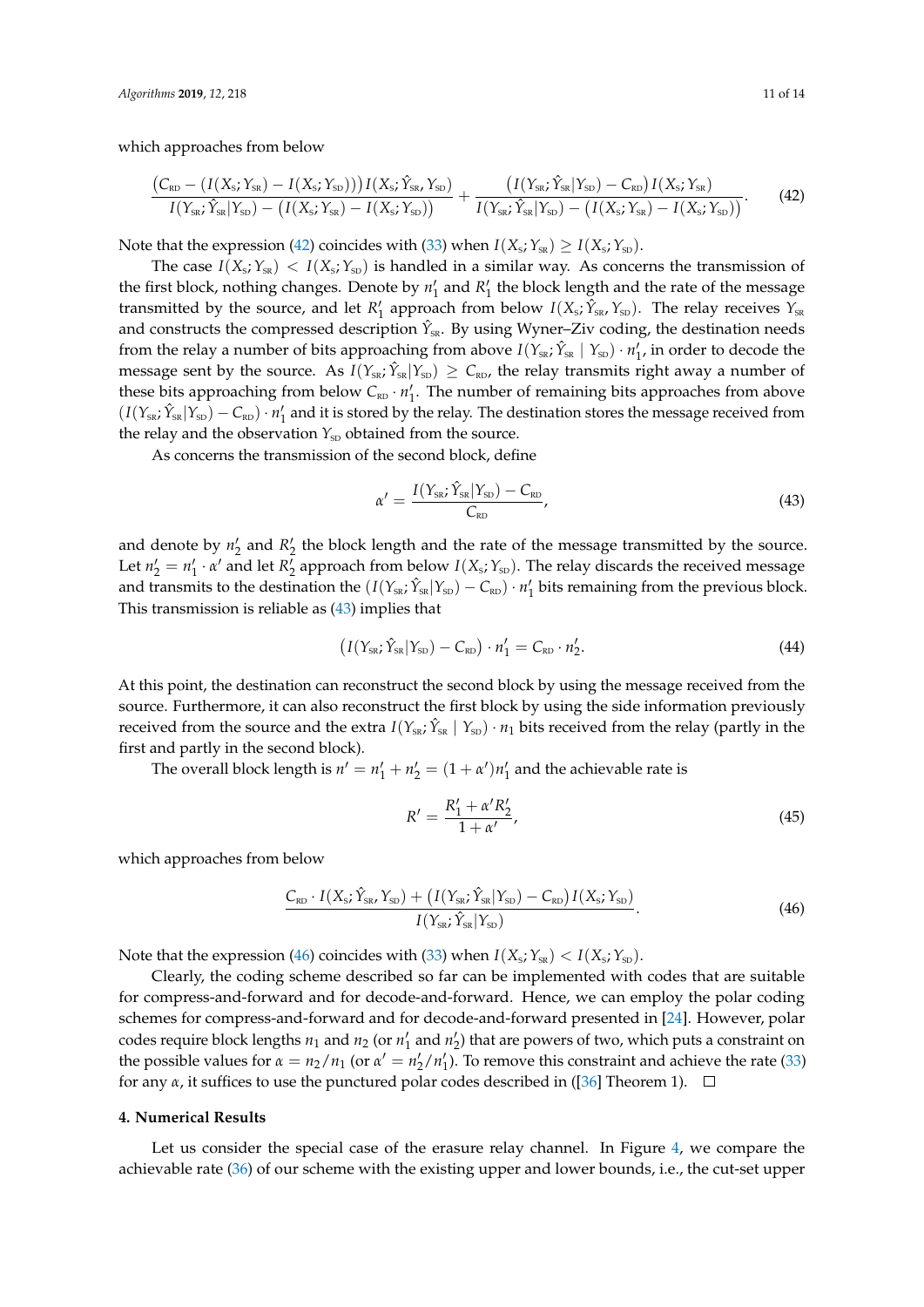bound [\(3\)](#page-2-2) (which coincides with the improved bound [\(5\)](#page-3-0)), the decode-and-forward lower bound [\(16\)](#page-5-0) and the compress-and-forward lower bound [\(27\)](#page-7-4). We consider two pairs of choices for  $\varepsilon_{\text{SD}}$  and  $\varepsilon_{\rm ss}$ : ( $\varepsilon_{\rm SD}, \varepsilon_{\rm SS}$ ) = (0.85, 0.5) for the plot on the left (see Figure [4\)](#page-11-1), and ( $\varepsilon_{\rm SD}, \varepsilon_{\rm SS}$ ) = (0.4, 0.2) for the plot on the right. We plot the various bounds as functions of *C*<sub>RD</sub>. Our scheme outperforms both decode-and-forward and compress-and-forward for an interval of values of  $C_{RD}$  in both settings. As  $C_{RD}$ increases, the improvement guaranteed by our strategy decreases, until eventually the performance of our scheme is matched by compress-and-forward.

For a general primitive relay channel, it is not immediate how to compare the partial decode-compress-and-forward rate given in [\(28\)](#page-7-5) with our new rate given in [\(33\)](#page-7-1)—the partial decode-compress-and-forward scheme involves three auxiliary random variables (*U*, *V*,  $\hat{Y}_{SR}$ ) and the complex joint distribution expressed in [\(29\)](#page-7-6) to maximize over. Thus, one immediate advantage of our new rate is that it is easier to compute. In fact, the proposed lower bound involves only one auxiliary random variable ( $\hat{Y}_{\text{\tiny SR}}$ ). Even if we simplify the partial decode-compress-and-forward rate as in [\(31\)](#page-7-7), the formula remains harder to evaluate (two auxiliary random variables: *U*,  $\hat{Y}_{SR}$ ). Although a full optimization over all parameters is very challenging, we have specialized [\(31\)](#page-7-7) to the setting of the erasure relay channel and, for fairness of comparison with the other schemes, we have considered the case in which  $\hat{Y}_{SR}$  is obtained from  $Y_{SR}$  via an EEC( $\hat{\epsilon}_R$ ). Then, by performing the maximization numerically over  $\hat{\epsilon}_R$  and over all the auxiliary random variables *U* s.t.  $|U| \leq 2$ , the achievable rate of partial decode-compress-and-forward does not improve upon decode-and-forward and compress-and-forward. Therefore, in this setting, partial decode-compress-and-forward is strictly worse than our proposed scheme.

In [\[25\]](#page-13-8), for  $\varepsilon_{\text{SD}} = 0.85$ ,  $\varepsilon_{\text{SR}} = 0.5$  and  $C_{\text{RD}} = 0.99125$ , the proposed soft decode-and-forward strategy based on LDPC codes achieves a rate of 0.507, while both decode-and-forward and compress-and-forward achieve a rate of 0.5. Our new coding strategy is reliable for rates up to 0.545, hence it outperforms all existing lower bounds. As a reference, note that in this setting the cut-set bound is 0.575.

<span id="page-11-1"></span>

Figure 4. Comparison between the achievable rate provided by our strategy and the existing upper and lower bounds. We use "CF" and "DF" as abbreviations for "compress-and-forward" and "decode-and-forward", respectively.

#### <span id="page-11-0"></span> $25<sub>5</sub>$  decodes and the soft decode-and-forward strategy of  $25<sub>5</sub>$ . **5. Conclusions**

We have proposed a new coding paradigm for the primitive relay channel that combines compress-and-forward and decode-and-forward by means of a chaining construction. The achievable rates obtained by our scheme surpass the state-of-the-art coding approaches (compress-and-forward, decode-and-forward, and the soft decode-and-forward strategy of [\[25\]](#page-13-8)). Our coding paradigm is general in the sense that we treat decode-and-forward and compress-and-forward as existing primitives. For this reason, any coding scheme that can be used to implement decode-and-forward/ compress-and-forward can also be used to implement our new strategy. Polar codes are one notable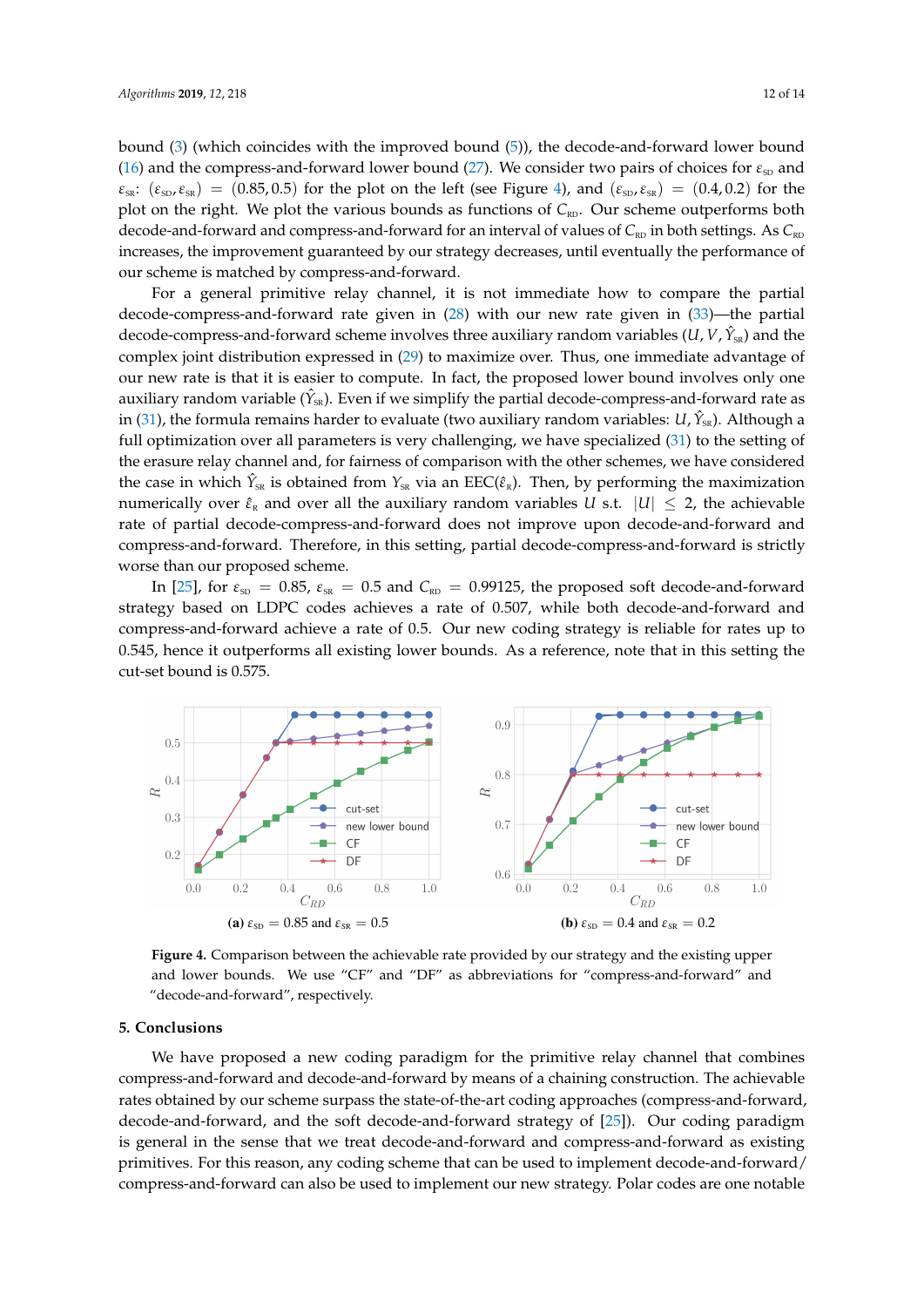example, since polar coding schemes for decode-and-forward and compress-and-forward have been developed; see [\[20–](#page-13-4)[24\]](#page-13-7). This leads to a scheme with the typical attractive features of polar codes, i.e., quasi-linear encoding/decoding complexity and fast decay of the error probability. A detailed analysis of the finite length performance of polar codes for our strategy (as well as of polar codes for decode-and-forward and compress-and-forward) is an interesting direction for future research.

In the numerical simulations, we consider the special case of the erasure relay channel. In this setting, the upper bounds presented in Section [2.2](#page-3-1) do not provide an improvement over the cut-set bound. An interesting avenue for future work is to study the performance of our strategy in scenarios where the cut-set bound is not tight (e.g., as in [\[11](#page-12-6)[,12,](#page-12-7)[35\]](#page-13-18)). For example, in [\[35\]](#page-13-18), the model also includes a state sequence, and the partial decode-compress-and-forward strategy crucially takes advantage of it by optimally adapting its transmission to the dependence of the orthogonal channels on the state sequence. In this paper, we do not consider such a state sequence, and it is not obvious how to adapt our results to the model of [\[35\]](#page-13-18).

**Author Contributions:** Conceptualization, M.M., S.H.H. and R.U.; Formal analysis, M.M., S.H.H. and R.U.; Funding acquisition, M.M. and R.U.; Supervision, R.U.; Visualization, S.H.H.; Writing—review & editing, M.M.

**Funding:** M.M. was supported by an Early Postdoc.Mobility fellowship from the Swiss NSF. R.U. was supported by Grant No. 200021\_156672/1 of the Swiss NSF.

**Conflicts of Interest:** The authors declare no conflict of interest.

#### **References**

- <span id="page-12-0"></span>1. van der Meulen, E.C. Three-terminal communication channels. *Adv. Appl. Probab.* **1971**, *3*, 120–154. [\[CrossRef\]](http://dx.doi.org/10.2307/1426331)
- <span id="page-12-1"></span>2. Cover, T.; Gamal, A.E. Capacity theorems for the relay channel. *IEEE Trans. Inform. Theory* **1979**, *25*, 572–584. [\[CrossRef\]](http://dx.doi.org/10.1109/TIT.1979.1056084)
- <span id="page-12-2"></span>3. Schein, B.; Gallager, R. The Gaussian parallel relay network. In Proceedings of the 2000 IEEE International Symposium on Information Theory, Sorrento, Italy, 25–30 June 2000; p. 22.
- 4. Avestimehr, A.S.; Diggavi, S.N.; Tse, D.N.C. Wireless Network Information Flow: A Deterministic Approach. *IEEE Trans. Inform. Theory* **2011**, *57*, 1872–1905. [\[CrossRef\]](http://dx.doi.org/10.1109/TIT.2011.2110110)
- 5. Nazer, B.; Gastpar, M. Compute-and-forward: Harnessing interference through structured codes. *IEEE Trans. Inform. Theory* **2011**, *57*, 6463–6486. [\[CrossRef\]](http://dx.doi.org/10.1109/TIT.2011.2165816)
- 6. Lim, S.H.; Kim, Y.H.; Gamal, A.E.; Chung, S.Y. Noisy network coding. *IEEE Trans. Inform. Theory* **2011**, *57*, 3132–3152. [\[CrossRef\]](http://dx.doi.org/10.1109/TIT.2011.2119930)
- <span id="page-12-3"></span>7. Minero, P.; Lim, S.H.; Kim, Y.H. A unified approach to hybrid coding. *IEEE Trans. Inform. Theory* **2015**, *61*, 1509–1523. [\[CrossRef\]](http://dx.doi.org/10.1109/TIT.2015.2401000)
- <span id="page-12-4"></span>8. Zahedi, S. On Reliable Communication over Relay Channels. Ph.D. Thesis, Stanford University, Stanford, CA, USA, 2005.
- 9. Gamal, A.E.; Aref, M. The capacity of the semideterministic relay channel. *IEEE Trans. Inform. Theory* **1982**, *28*, 536. [\[CrossRef\]](http://dx.doi.org/10.1109/TIT.1982.1056502)
- <span id="page-12-5"></span>10. Kim, Y.H. Capacity of a class of deterministic relay channels. *IEEE Trans. Inform. Theory* **2008**, *54*, 1328–1329. [\[CrossRef\]](http://dx.doi.org/10.1109/TIT.2007.915921)
- <span id="page-12-6"></span>11. Zhang, Z. Partial converse for a relay channel. *IEEE Trans. Inform. Theory* **1988**, *34*, 1106–1110. [\[CrossRef\]](http://dx.doi.org/10.1109/18.21243)
- <span id="page-12-7"></span>12. Aleksic, M.; Razaghi, P.; Yu, W. Capacity of a class of modulo-sum relay channels. *IEEE Trans. Inform. Theory* **2009**, *55*, 921–930. [\[CrossRef\]](http://dx.doi.org/10.1109/TIT.2008.2011518)
- <span id="page-12-8"></span>13. Xue, F. A new upper bound on the capacity of a primitive relay channel based on channel simulation. *IEEE Trans. Inform. Theory* **2014**, *60*, 4786–4798. [\[CrossRef\]](http://dx.doi.org/10.1109/TIT.2014.2328591)
- <span id="page-12-9"></span>14. Wu, X.; Özgür, A.; Xie, L.L. Improving on the Cut-Set Bound via Geometric Analysis of Typical Sets. *IEEE Trans. Inform. Theory* **2017**, *63*, 2254–2277. [\[CrossRef\]](http://dx.doi.org/10.1109/TIT.2017.2664811)
- <span id="page-12-10"></span>15. Wu, X.; Özgür, A. Improving on the cut-set bound for general primitive relay channels. In Proceedings of the 2016 IEEE International Symposium on Information Theory (ISIT), Barcelona, Spain, 10–15 July 2016; pp. 1675–1679.